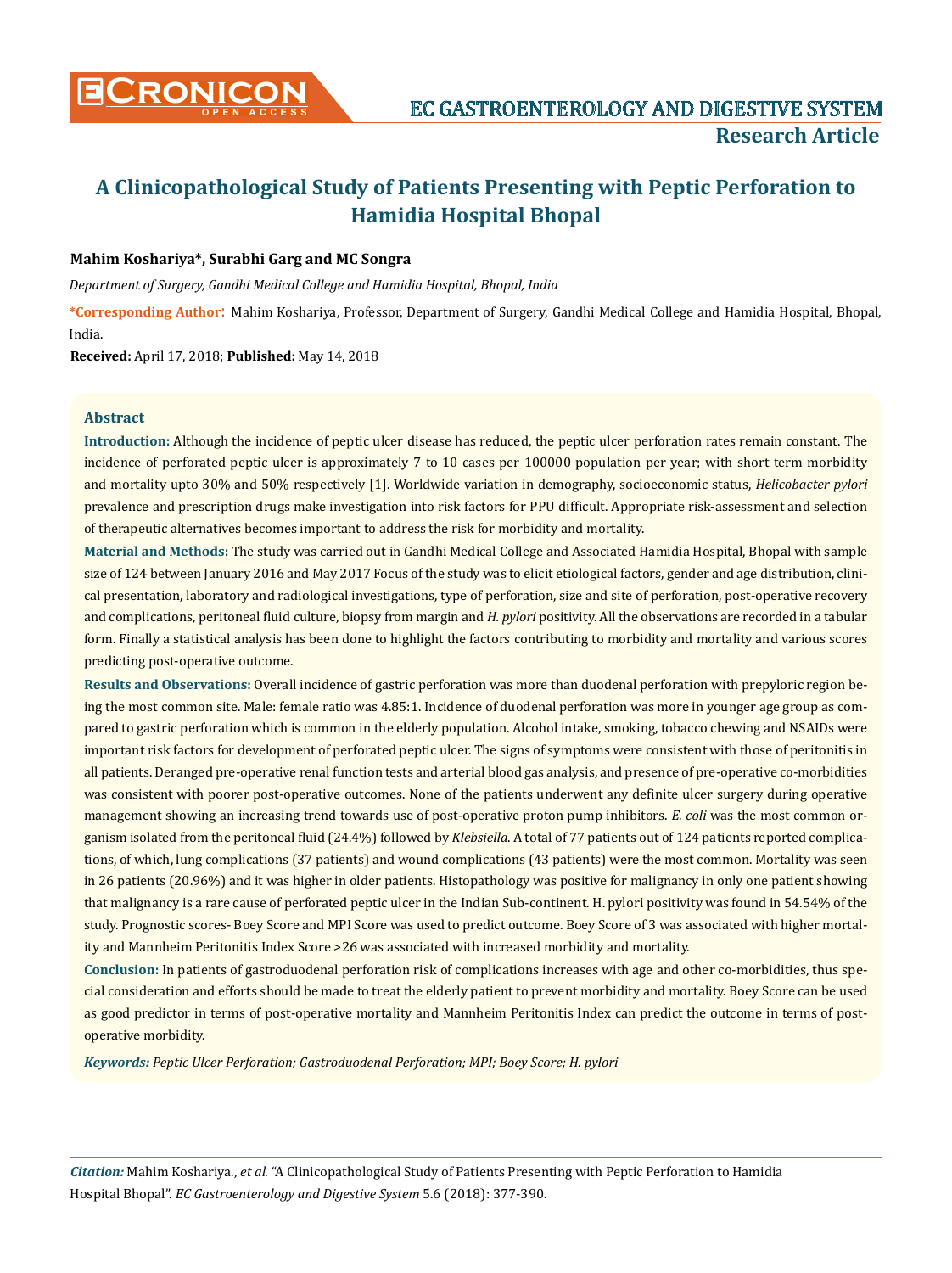#### **Abbreviations**

PUD: Peptic Ulcer Disease; PPU: Perforated Peptic Ulcer; *H. pylori: Helicobacter pylori*; MPI: Mannheim Peritonitis Index; ROC: Receiver Operator Characteristics; AUC: Area Under Curve

## **Introduction**

Perforated gastric and duodenal ulcer is a common surgical emergency worldwide which is associated with high morbidity and mortality. Each year peptic ulcer disease (PUD) affects 4 million people around the world [1]. Complications are encountered in 10%-20% of these patients and 2% - 14% of the ulcers will perforate [2]. Perforated peptic ulcer (PPU) is a life threatening disease and the mortality varies from 10% - 40%

Globally the incidence of peptic ulcer disease is said to have fallen in recent years. Also recent advances have taken place in both diagnosis and management of peptic ulcer disease, namely improvements in endoscopic diagnostic and therapeutic facilities, the increased use of proton pump inhibitors and *Helicobacter pylori* eradication therapies. In spite of all these, peptic ulcer perforation rates have remained unchanged [3] and therefore remain a major health challenge. The pattern of perforated PUD is said to vary from one geographical area to another, depending on some socio-demographic and perhaps environmental factors [4]. In a developing country such as ours, the patients presenting with perforated PUD are comparatively young with a dominant male preponderance [5,6]. This is in contrast to the developed countries were the patient population with perforated PUD are mainly the elderly with less pronounced incidence differences between sexes. It is probable that the very strong association with smoking and alcohol among the young male population may account for the high incidence in developing countries. Certainly in the West the high incidence is due to ulcerogenic drug ingestion amongst the elderly population [7]. At least half of the world's population are infected by *H. pylori* making it one of the most wide spread infections in the world. Actual infection rate vary from nation to nation; developing countries have a much higher infection rate as compared to the developed countries where rates are estimated to be around 25%. Despite high rates of infection in certain areas of the world, the overall frequency of *H. pylori* infection is declining.

PPU presents as an acute abdominal condition, with localized or generalized peritonitis and a high risk for developing sepsis and death. Clinical prediction rules are used, but accuracy varies with study population. Early surgery, either by laparoscopic or open repair, and proper sepsis management are essential for good outcome. Appropriate risk-assessment and selection of therapeutic alternatives becomes important to address the risk for morbidity and mortality. The paucity in clinical progress and basic understanding of perforated peptic ulcers begs for increased attention in order to reduce morbidity and mortality.

#### **Materials and Methods**

The present study was carried out in Gandhi Medical College and Associated Hamidia Hospital, Bhopal with sample size of 124 between January 2016 and May 2017

#### **Objectives**

- 1. To evaluate the etiological factors of peptic perforation commonly presenting in Hamidia Hospital, Bhopal.
- 2. To evaluate the accuracy of history, clinical parameters, Laboratory and Radiological investigations in the diagnosis.
- 3. To compare and evaluate post-operative recovery and complications till time of discharge.
- 4. Accuracy of outcome predictions of different scoring systems-Boey Score and Mannheim Peritonitis Index (MPI).

#### **Inclusion Criteria**

- 1. Patients above 14 years of age.
- 2. Both male and female patients.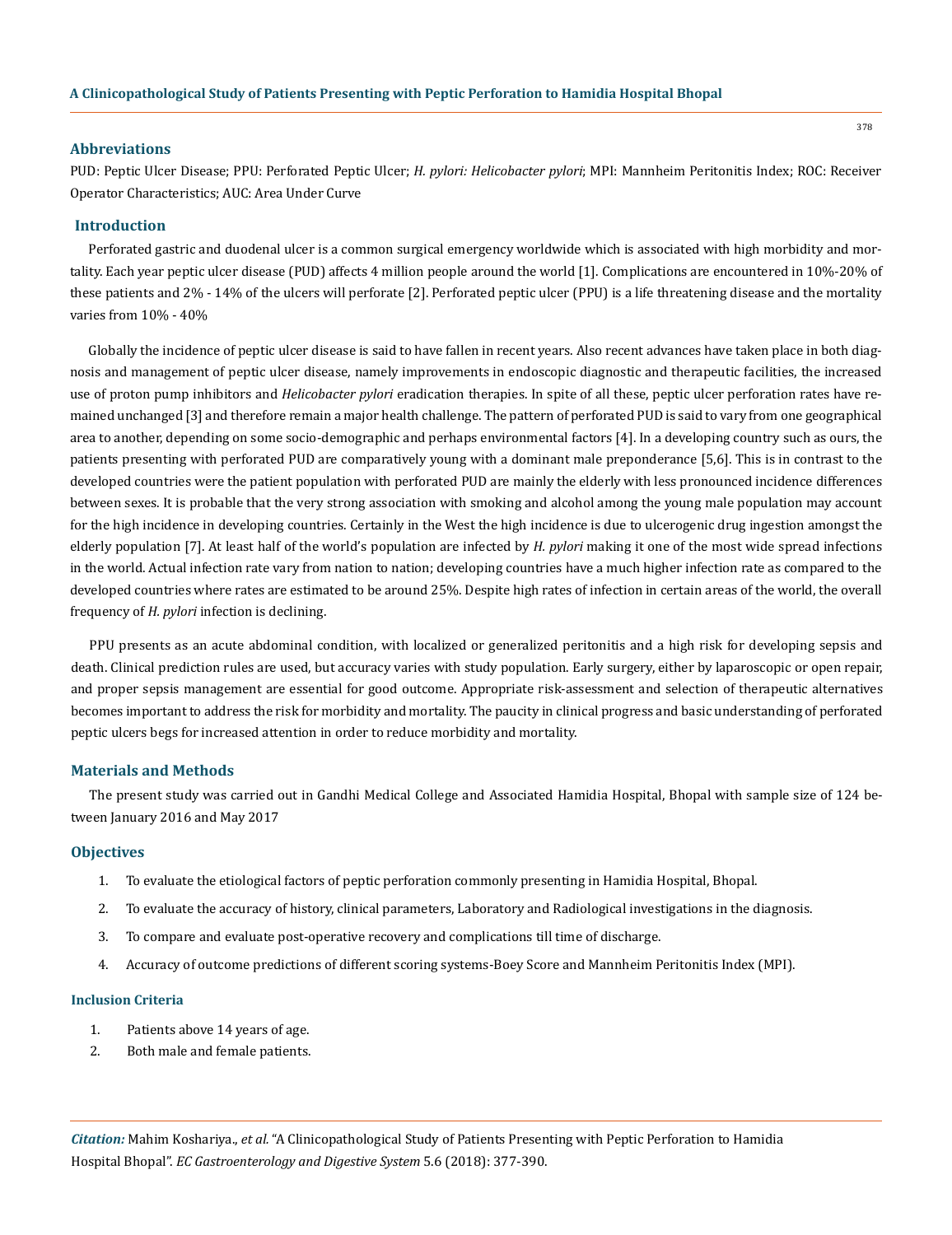# **Exclusion Criteria**

- 1. Patients presenting with features of gastric perforation who were managed conservatively.
- 2. Patients with associated solid organ injury and other hollow viscus injury (excluding stomach and first part of duodenum).

#### **Following Plan of work**

**Preoperative work-up:** Preoperative work-up included general information of the patient, symptoms and signs at the time of presentation, co-morbidities, general physical and per abdomen examination, routine blood investigations including renal function, arterial blood gas analysis and radiological investigations. All patients underwent pre-operative resuscitation, nasogastric tube insertion and catheterization.

All of the patients were operated under general anesthesia and preferable incision was midline. During operation following points were recorded: Amount of bilio-pyoperitoneum, site of perforation, size of perforation, surrounding wall and margin of perforation, lymph node status and any additional findings on exploration. One perioperative marginal biopsy was taken. The peritoneal soiling was cleared by peritoneal lavage and lavage fluid was suctioned out, the definitive procedure then performed. The choice of definitive procedure was dependent upon the condition of patient and the competency of the surgeon.

**Post-operative work up:** Post-operative work up included vital monitoring, routine blood investigations, culture sensitivity of lavage fluid, serology for H. pylori, and removal of drains, ryle's tube and catheter. Post-operative complications and mortality was noted.

**Prognostic Scoring:** Two scores were used namely Boey Score and Mannheim Peritonitis Index.

## **Boey Score**

Boey's score, which is a score based on scoring factors as shock on admission, confounding medical illness, and prolonged perforation, has been found to be a useful tool in predicting outcome.

# **Risk factors included:**

- 1. No of hours since perforation
	- Less than 24 hours score 0
	- More than 24 hours score 1
- 2. Concomitant severe medical illness
	- Absent score 0
	- Present score 1
- 3. Preoperative shock (Shock was defined as persistent hypotension with 1.Systolic BP less than 90 mm of Hg 2. Mean arterial pressure less than 60 3. Reduction in Systolic BP more than 40 mm of Hg from baseline.)
	- Absent score 0
	- Present score 1

## **Mannheim Peritonitis Index**

| <b>Risk Factor</b>                              | Weightage, if any |
|-------------------------------------------------|-------------------|
| Age > 50 years                                  | 5                 |
| Female Gender                                   | 5                 |
| Organ Failure*                                  | 7                 |
| Malignancy                                      | 4                 |
| Preoperative duration of peritonitis > 24 hours | 4                 |
| Origin of sepsis not colonic                    | 4                 |
| Diffuse generalised peritonitis                 | 6                 |
| Type of Exudate                                 |                   |
| Clear                                           |                   |
| Cloudy, Purulent                                | 6                 |
| Faecal                                          | 12                |

*\*Definitions of organ failure: Kidney: creatinine > 177* μmol*/L, urea > 167* μmol*/L, oliguria < 20 ml/h; Lung: pO2 < 50 mmHg, pCO2 > 50 mmHg; Shock: hypodynamic or hyperdynamic; Intestinal obstruction (only if profound): Paralysis > 24h or complete mechanical ileus.*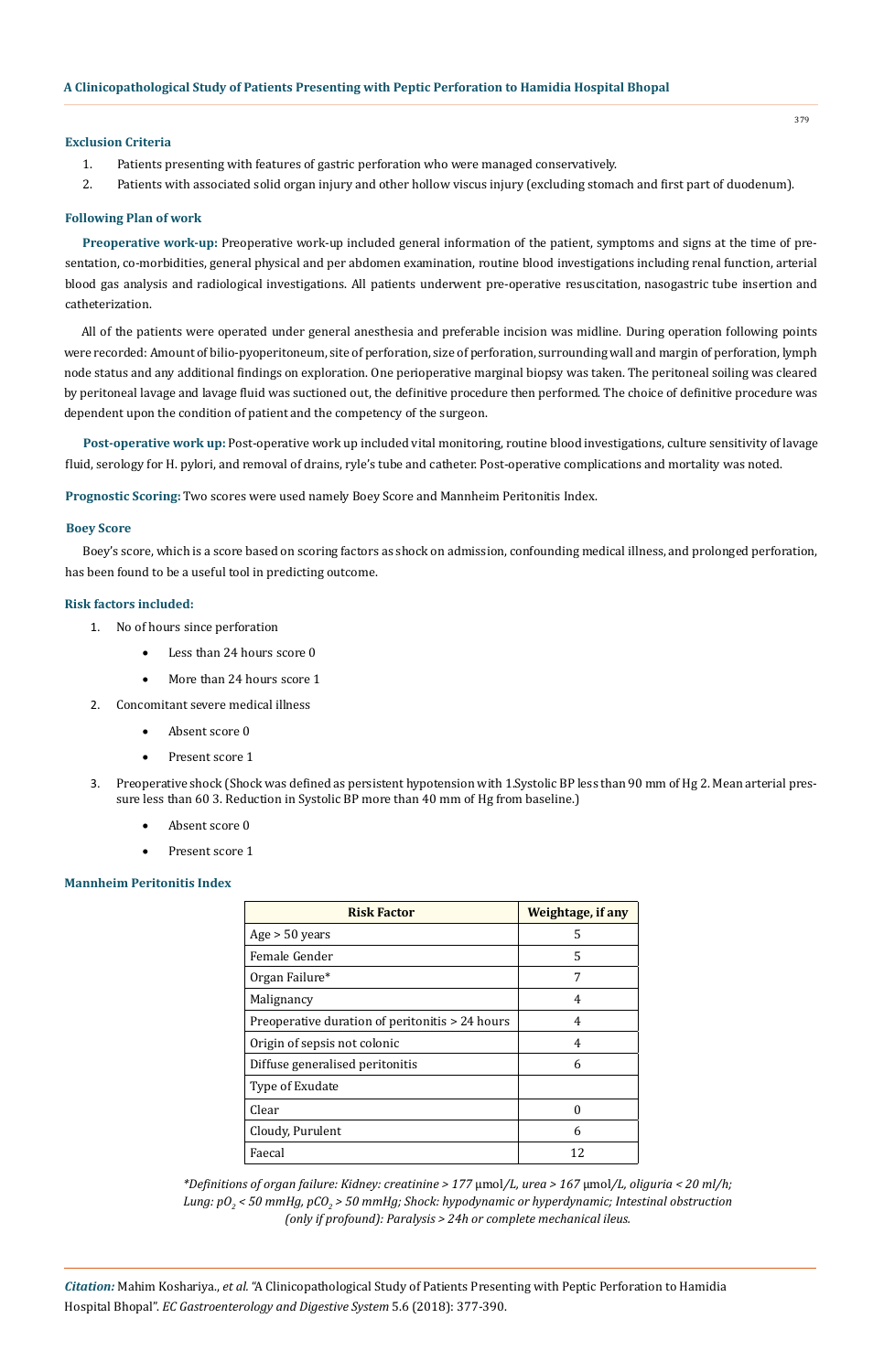**Statistical Analysis:** Multivariate Regression Analysis was performed using SPSS Statistics 19, and Receiver Operating Characteristic (ROC) and Area Under Curve were calculated.

#### **Observations and Results**

Table 1 shows incidence of the sub-type of perforation and their relation to sex. Out of the total 124 patients, 102 patients (82.25%) show gastric perforation and 22 patients (17.75%) show duodenal perforations. Females show a slightly higher incidence of gastric perforation as compared to their male counterparts and vice versa for duodenal perforation.

| S.<br>No. |                                                  | Total Cases N = $124$   Incidence in Male N = $103$ |        |    | Incidence in Female N<br>$= 21$ |    |        |
|-----------|--------------------------------------------------|-----------------------------------------------------|--------|----|---------------------------------|----|--------|
| ı.        | <b>Gastric Perforation</b>                       | 102                                                 | 82.25% | 84 | 81.55%                          | 18 | 85.71% |
| <u>.</u>  | Duodenal perforation (first part<br>of duodenum) | 22                                                  | 17.75% | 19 | 18.45%                          |    | 14.29% |

# *Table 1: Incidence of sub-types of perforation and their relation to sex.*

Table 2 shows age-wise distribution of gastro-duodenal perforation. The youngest patient in the series was a 22 year old male and the oldest patient in the series was an 86 year-old female. The maximum number of patients belonged to age group between 40 - 70 years. Incidence of duodenal perforation was more in age group 40 - 60 years as compared to gastric perforation which showed higher incidence in age group > 60 years.

| Age (years) | <b>Gastric perforation (102)</b> | <b>Duodenal perforation (22)</b> | <b>Total (124)</b> | <b>Percentage</b> |
|-------------|----------------------------------|----------------------------------|--------------------|-------------------|
| $20 - 30$   |                                  |                                  |                    | 2.41              |
| $31 - 40$   | 11                               |                                  | 13                 | 10.48             |
| $41 - 50$   | 15                               | 8                                | 23                 | 18.54             |
| $51 - 60$   | 21                               | h                                | 27                 | 21.77             |
| $61 - 70$   | 28                               | າ                                | 30                 | 24.19             |
| 71 - 80     | 21                               |                                  | 24                 | 19.35             |
| > 80        |                                  |                                  |                    | 3.26              |

*Table 2: Age-wise distribution.*

| <b>Risk factor</b>  | <b>Number</b> | Percentage |
|---------------------|---------------|------------|
| Alcohol Intake      | 44            | 35.48%     |
| Smoking and Tobacco | 35            | 28.22%     |
| <b>NSAIDs</b>       | 46            | 37.09%     |
| Steroids            | 3             | 2.41%      |
| Chemotherapy        | 2             | 1.61%      |
| Trauma              | 5             | 4.03%      |

*Table 3: Risk factors.*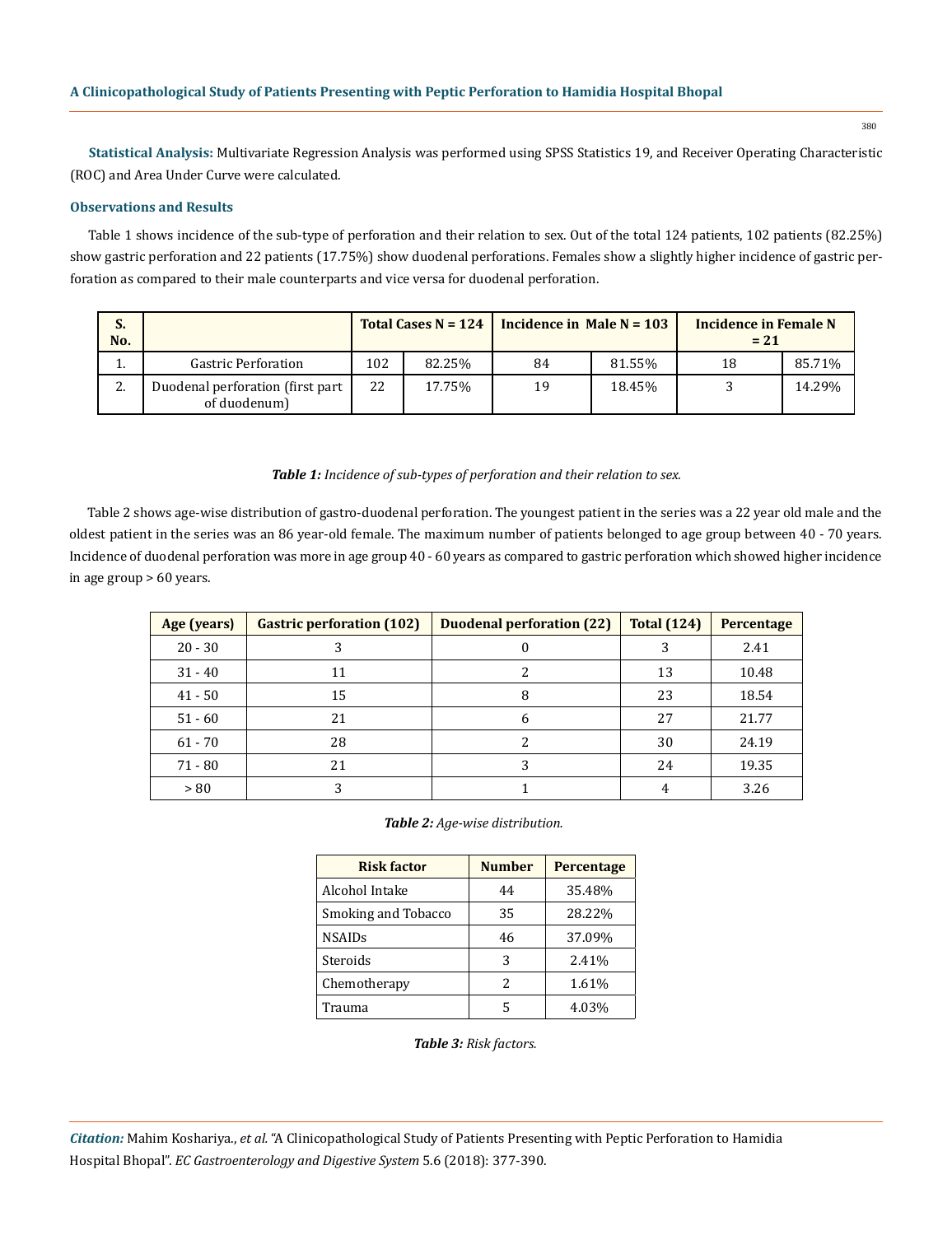381

Out of the total 102 patients with gastric perforation, 32 (38.23%) gave history of regular NSAIDs use; as compared with duodenal perforation where 31.81% (7 patients) out of the total 22 patients gave similar history, signifying that NSAIDs is an important etiological factor for both gastric and duodenal ulcer perforation.



*Graph 1:* Risk factors for gastroduodenal perforation.

| <b>Presenting complaint</b>                   | Num-<br>ber | Percentage |
|-----------------------------------------------|-------------|------------|
| Presentation within 24 hours                  | 21          | 16.93%     |
| Pain                                          | 124         | 100%       |
| Distension                                    | 124         | 100%       |
| Vomiting                                      | 93          | 75%        |
| Not passing flatus and motion (> 24 Hours)    | 117         | 94.35%     |
| Fever                                         | 49          | 39.51%     |
| Altered sensorium                             | 31          | 25%        |
| Decreased urine output                        | 36          | 29.03%     |
| Previous history of Dyspeptic symptoms        | 39          | 31.46%     |
| <b>Abdominal Tenderness</b>                   | 124         | 100%       |
| <b>Abdominal Guarding</b>                     | 118         | 95.16%     |
| Abdominal Rigidity                            | 113         | 91.12%     |
| Absent bowel sounds                           | 96          | 77.41%     |
| Tachycardia (Pulse > 90/min)                  | 116         | 93.54%     |
| Hypotension (SBP < 90 mm Hg)                  | 57          | 45.96%     |
| Tachypnoea (respiratory rate > 26/min)        | 41          | 33.06%     |
| Oliguria                                      | 42          | 33.87%     |
| Shock (pulse and blood pressure not palpable) | 18          | 14.51%     |

*Table 4: Patient presentation.*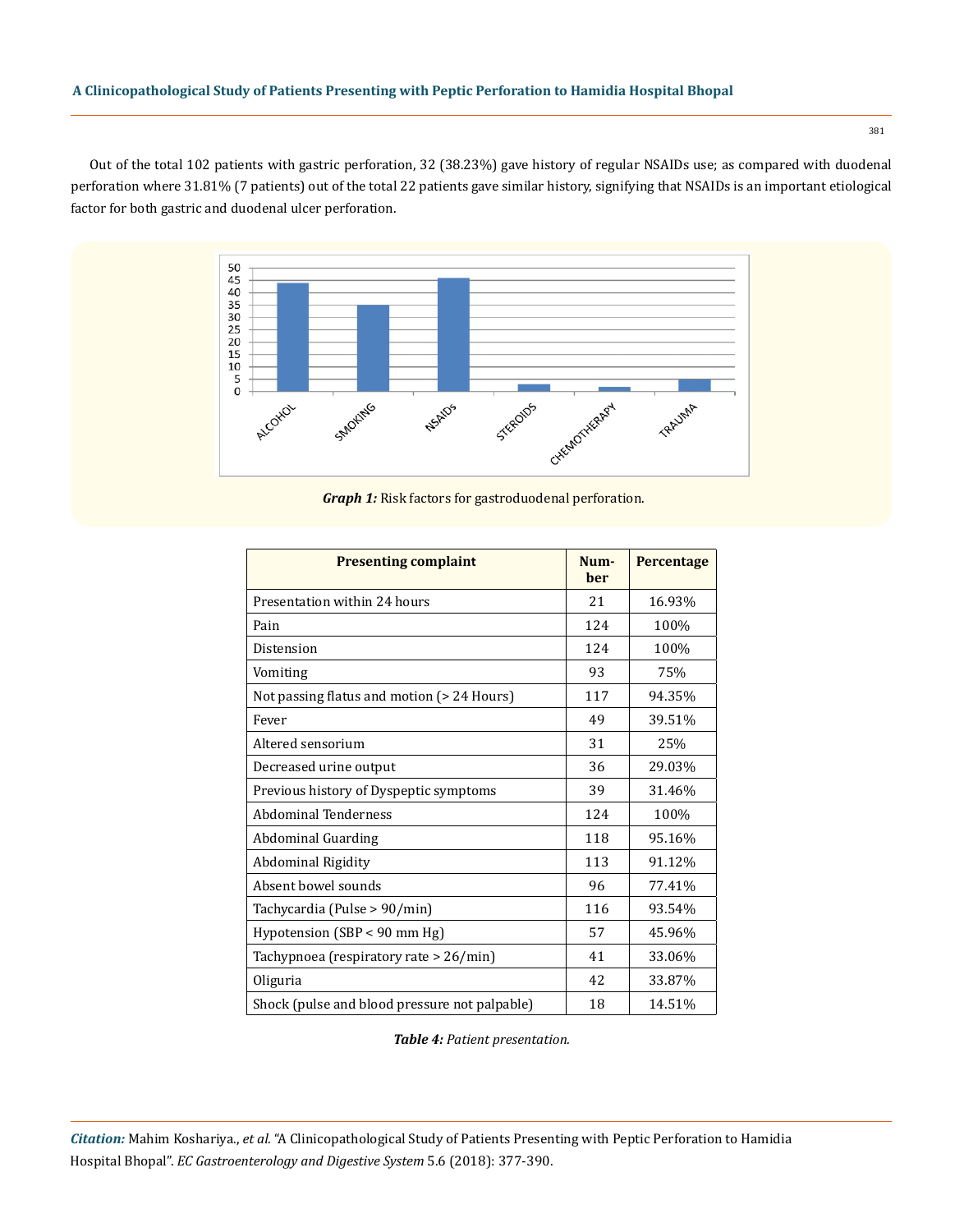| <b>Co-morbid conditions</b>              | <b>Number</b> | Percentage |
|------------------------------------------|---------------|------------|
| Diabetes Mellitus                        | 6             | 4.86%      |
| Hypertension/CAD                         | 14            | 11.29%     |
| COPD/Asthma/past history of Tuberculosis | 21            | 16.93%     |
| Malignancy                               | 2             | 1.61%      |
| Absent                                   | 81            | 65.32%     |

*Table 5: Presence of co-morbid conditions.*



*Graph 2: Radiological investigations.*

All the patients underwent plain erect radiograph of chest and abdomen out of which 96 (77.4%) patients had gas under diaphragm. Out of the remaining 28 patients, 23 patients underwent ultrasound of abdomen which revealed septate ascites with internal air echoes.

| <b>Investigations</b> | <b>Finding</b>                                           | <b>Number</b> | Percentage |
|-----------------------|----------------------------------------------------------|---------------|------------|
| Haemoglobin           | Less Than $9 \text{ Gm}$ %                               | 31            | 25%        |
| Total Leucocyte count | More than 11,000 cells/cumm or less than 4500 cells/cumm |               | 54.03%     |
| Blood Urea            | $> 45$ mg/dl                                             | 48            | 38.70%     |
| Serum Creatinine      | $> 1.5$ mg/dl                                            | 45            | 36.29%     |
| Serum Sodium          | $> 145$ mEq/L or < 130 mEq/l                             | 53            | 42.74%     |
| Serum Potassium       | $> 5.5$ mEq/L or < 3.5 mEq/L                             | 27            | 21.77%     |

# *Table 6: Routine blood investigations.*

Poorer outcomes were associated with the following derangements in the routine blood investigations-haemoglobin less than 9 gm%, total leucocyte count more than 11,000 cells per cu mm or less than 4500 cells per cu mm, deranged renal function tests and deranged serum electrolytes.

*Citation:* Mahim Koshariya., *et al.* "A Clinicopathological Study of Patients Presenting with Peptic Perforation to Hamidia Hospital Bhopal". *EC Gastroenterology and Digestive System* 5.6 (2018): 377-390.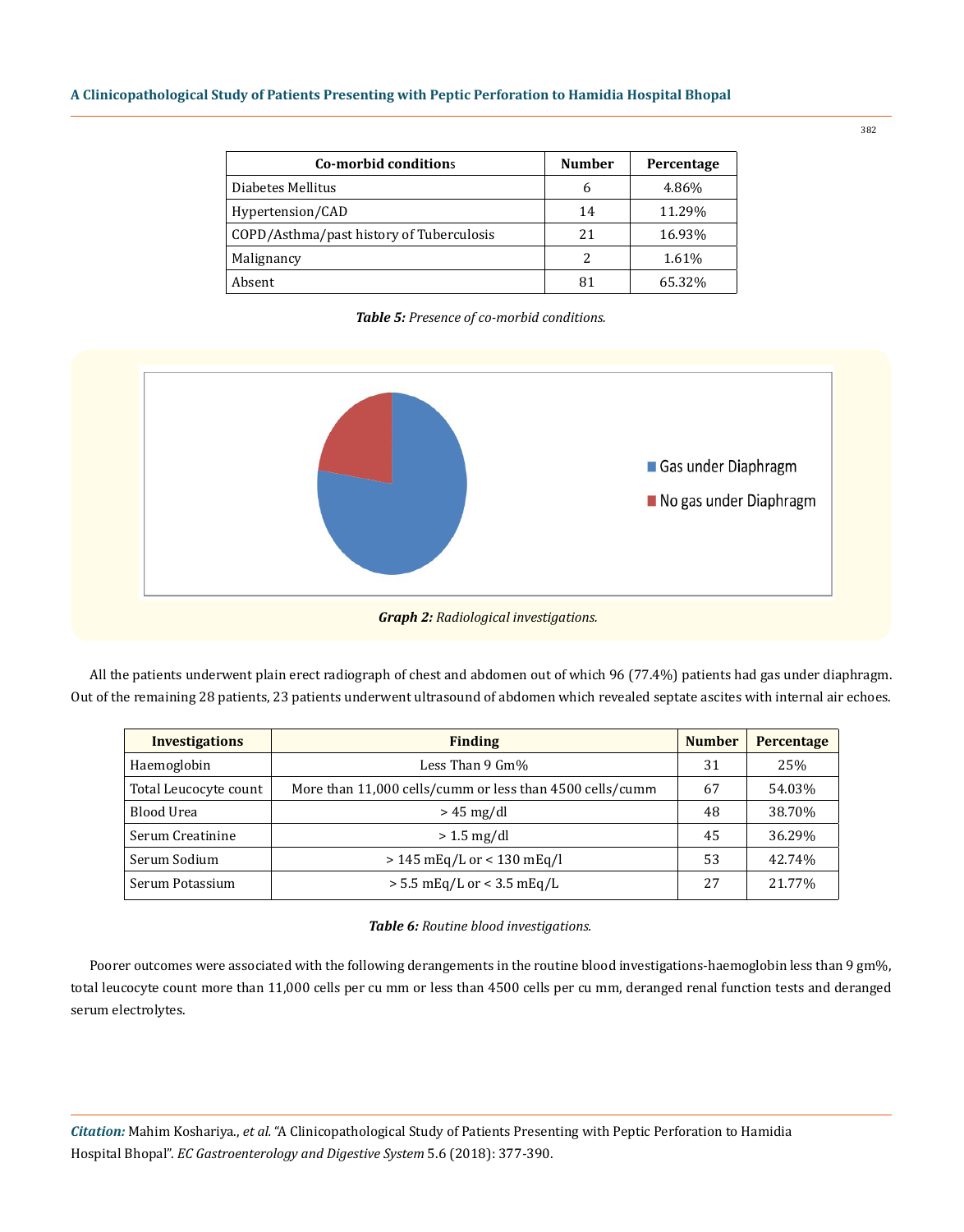



Out of the total 102 patients with gastric perforation, maximum patients showed perforation in the pre-pyloric region of stomach (52.92%), followed by the pyloric region (39.21%), anterior wall (5.88%) and equal incidence in the lesser and the greater curvature (0.80%). Out of the patients with anterior gastric wall perforation, 5 patients had history of trauma. Out of these 5 trauma patients, 3 patients had a concomitant perforation in the posterior wall of stomach. For the purpose of this study, perforation in only the first part of duodenum is considered.

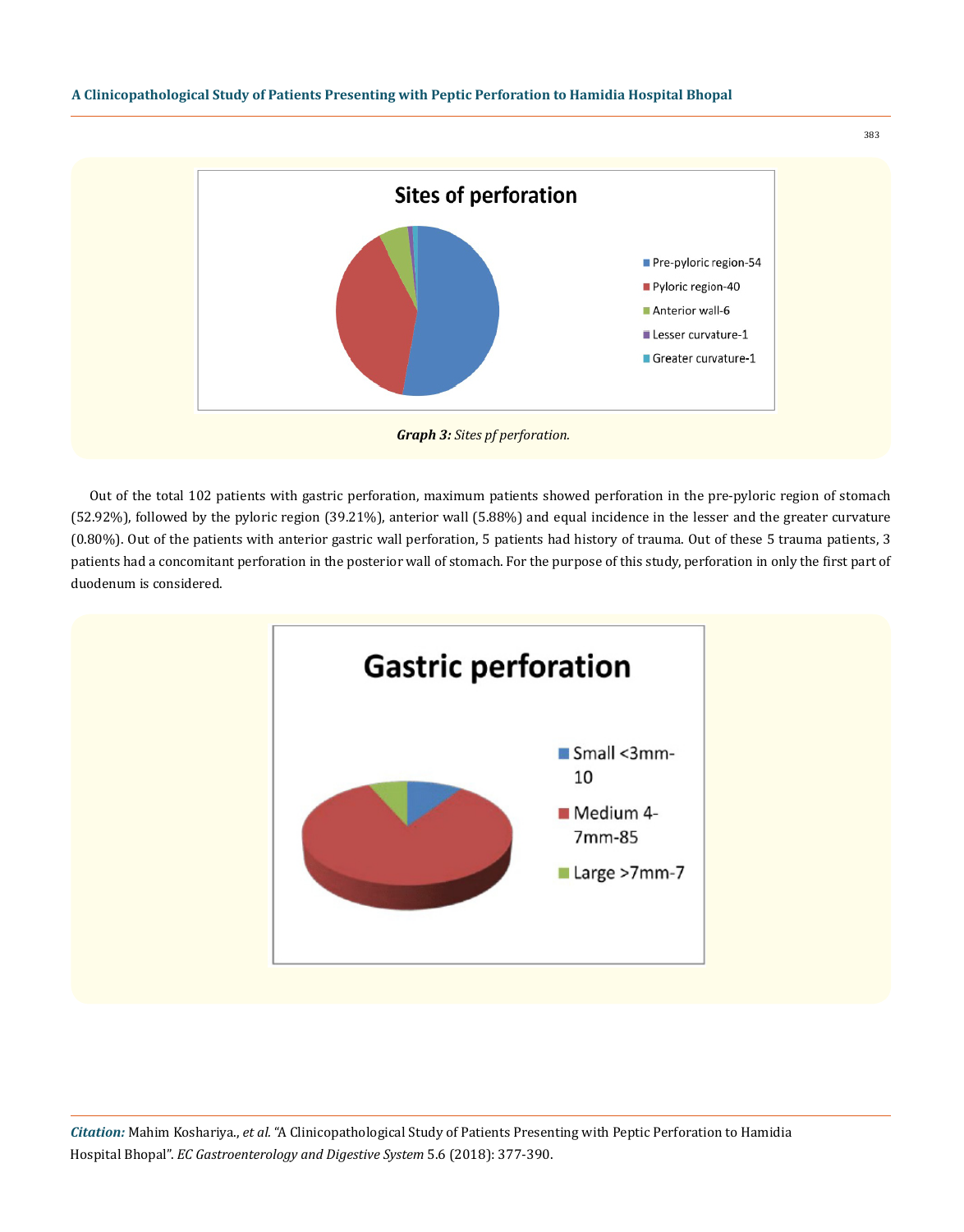384



*Graph 4: Size of perforation.*



*Graph 5: Operative procedures.*

**Peritoneal Cultures:** The peritoneal fluid was obtained for culture and sensitivity in the 119 patients who presented with biliopyoperitoneum. *E. coli* was the most commonly isolated organism (24.40%) followed by *Klebsiella* (19.01%). *Bacteroides* sp. (anaerobic bacilli) and *Candida* sp. were isolated in almost 19% patients. Sterile cultures were found in 16.93% patients. Incidence of sterile culture was more in gastric perforation as compared with duodenal perforation however due to small number of cases of duodenal perforation as compared to gastric perforation, findings may be insignificant.

*Citation:* Mahim Koshariya., *et al.* "A Clinicopathological Study of Patients Presenting with Peptic Perforation to Hamidia Hospital Bhopal". *EC Gastroenterology and Digestive System* 5.6 (2018): 377-390.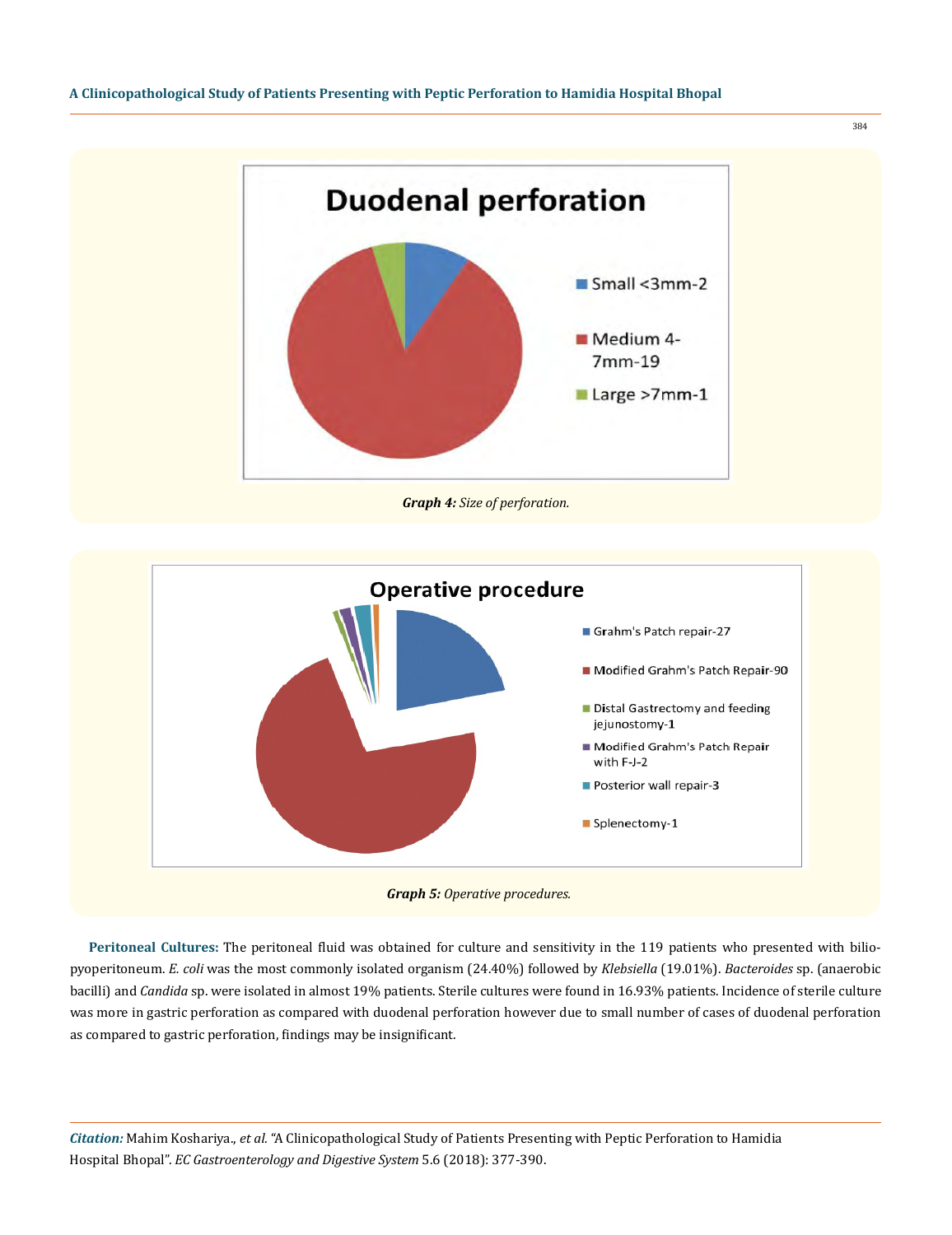| <b>Complications</b>                      | <b>Number</b> | Percentage<br>$(N = 124)$ | <b>Remarks</b>                                                            |
|-------------------------------------------|---------------|---------------------------|---------------------------------------------------------------------------|
| Pneumonia and other lung<br>complications | 37            | 29.83%                    | Lung complications also include atelectasis, pleural<br>effusion          |
| Wound infection/Wound<br>dehiscence       | 43            | 34.67%                    | Wound infections more common in patients with lung compli-<br>cations     |
| Urinary tract infection<br>(documented)   | 22            | 17.74%                    | Associated with prolonged catherisation > 7 days                          |
| Suture leak                               | 17            | 13.70%                    | Seen more in patients with older age, poor nutrition                      |
| Prolonged post-operative Ileus            | 12            | 9.67%                     | For the purpose of study defined as delay in GI motility beyond<br>5 days |
| Fistula                                   | 4             | 3.22%                     | All patients had concomitant wound infection or<br>dehiscence             |
| Sepsis                                    | 35            | 28.22%                    | More common in older patients, deranged renal function, poor<br>nutrition |
| Mortality                                 | 26            | 20.96%                    | Older age patients were found to be at higher risk                        |

#### *Table 7: Post-operative complications.*

*Out of the total 124 patients, 77 patients reported complications*

Out of the total 77 patients with complications, complications were seen more in older age group patients. Highest incidence was seen in patients of more than 80 years of age.

**Biopsy:** Out of the total 124 patients, biopsy from perforation margin was taken in 119 patients. The biopsy predominantly showed chronic inflammatory changes in 62.9% patients as compared to acute inflammation in only 15.32% patients. Malignancy was discovered only in 1 patient out of the total 119 biopsies.

*H. pylori* **positivity:** Out of the total 124 patients, 119 patients underwent *H. pylori* testing. 64.74% patients (66) with gastric perforation and 54.54% patients (12) with duodenal perforation showed increased titres of *H. pylori* antibodies in their serum.

| <b>Boey Score</b> | <b>Number</b> | <b>Morbidity</b> | <b>Percentage Morbidity</b> | p-Value (Chi Square)  |
|-------------------|---------------|------------------|-----------------------------|-----------------------|
| $\theta$          | 14            | $\Omega$         |                             | $X^2 = 23.24$         |
|                   | 46            | 15               | 32.60%                      | $df = 3$<br>p < 0.001 |
| 2                 | 45            | 30               | 66.6%                       |                       |
| 3                 | 19            | 19               | 100%                        |                       |
| <b>Boey Score</b> | <b>Number</b> | <b>Mortality</b> | <b>Percentage Mortality</b> | p-Value (Chi Square)  |
| $\theta$          | 14            | $\theta$         |                             | $X^2 = 78.54$         |
|                   | 46            | $\theta$         | $\theta$                    | $df = 3$<br>p < 0.001 |
| 2                 | 45            | 8                | 17.7%                       |                       |
| 3                 | 19            | 18               | 94.7%                       |                       |

#### *Table 8: Prognostic score predicting mortality-boey's score.*

Regression Analysis was performed using SPSS Statistics 19. Receiver–operating characteristic (ROC) curve analysis demonstrated high predictive value of Boey score in predicting postoperative mortality (Figure 1.1) and morbidity (Figure 1.2) in our study. The area under the curve (AUC) in ROC curve analysis was 0.935 and 0.774 for mortality and morbidity, respectively. So although the Boey score was a good predictor of mortality and morbidity, its predictive ability was higher for post-operative mortality.

*Citation:* Mahim Koshariya., *et al.* "A Clinicopathological Study of Patients Presenting with Peptic Perforation to Hamidia Hospital Bhopal". *EC Gastroenterology and Digestive System* 5.6 (2018): 377-390.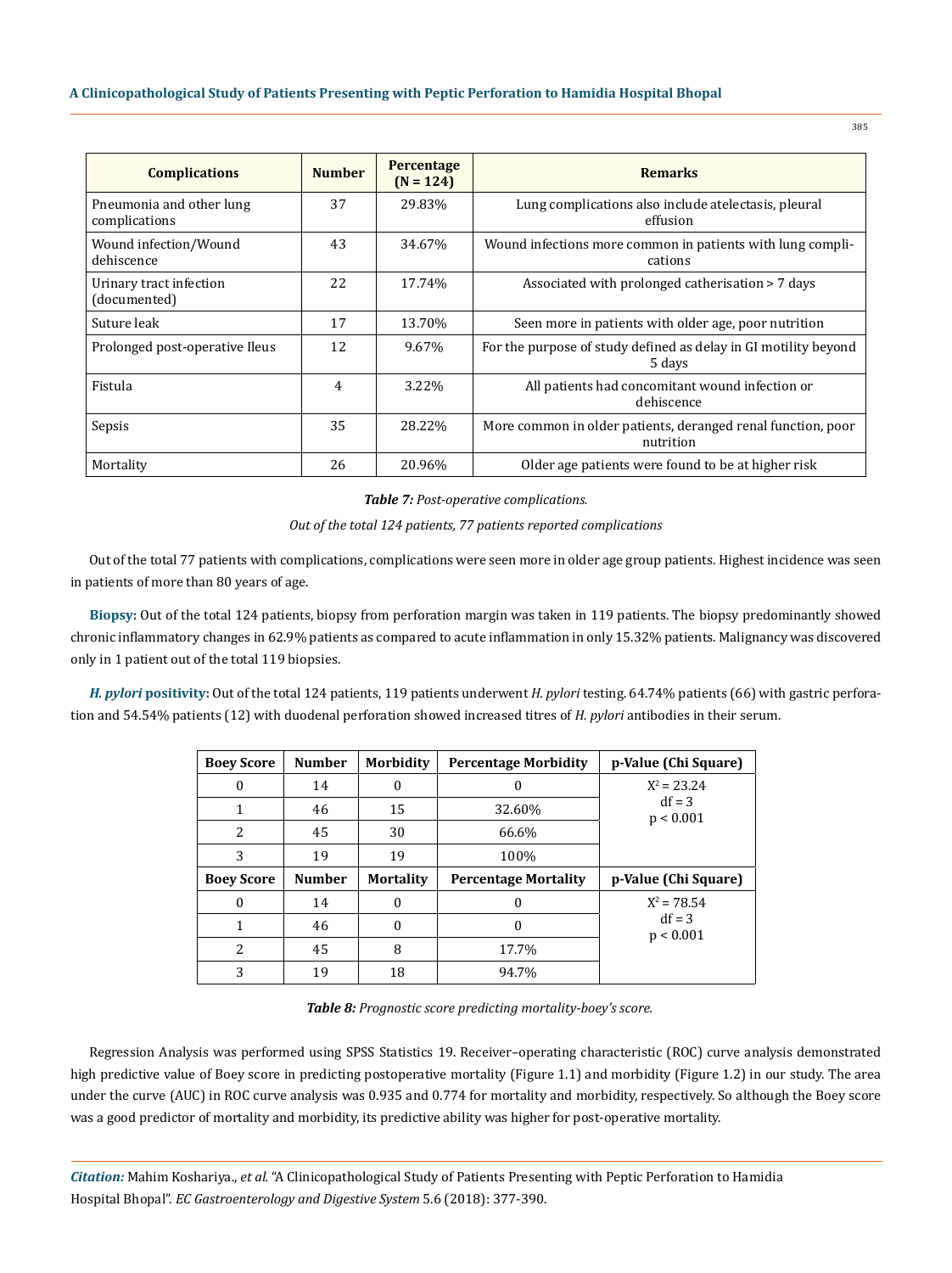



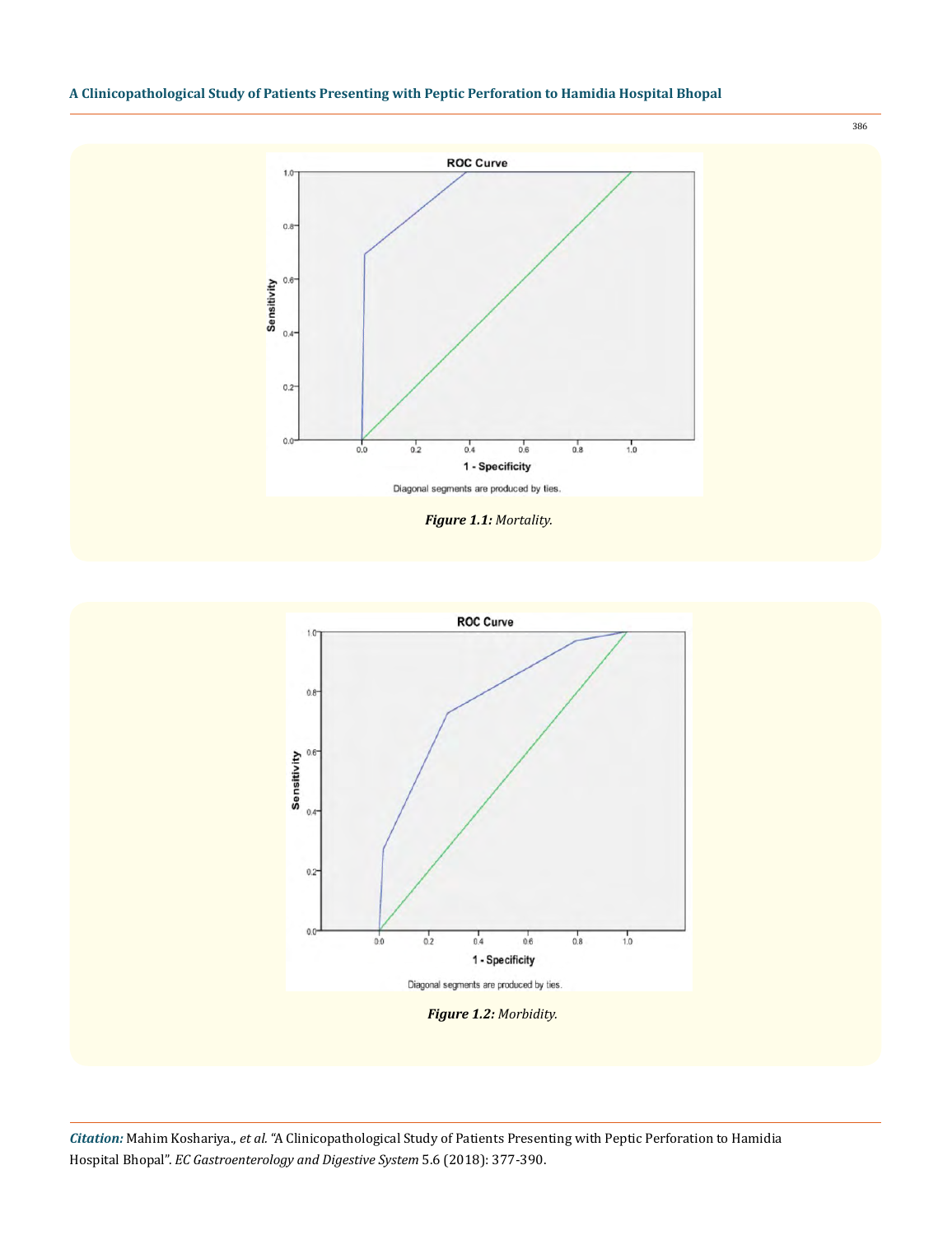Regression Analysis was performed using SPSS Statistics 19. Receiver–operating characteristic (ROC) curve analysis demonstrated high predictive value of MPI score in predicting postoperative mortality (Figure 2.1) and morbidity (Figure 2.2) in our study. The area under the curve (AUC) in ROC curve analysis was 0.892 and 0.920 for mortality and morbidity, respectively. So although the MPI score was a good predictor of mortality and morbidity, its predictive ability was higher for post-operative morbidity.



*Figure 2.1: Mortality.*



*Figure 2.2: Morbidity.*

## **Discussion**

In developing countries, gastroduodenal perforation is predominantly seen in middle aged males. This is in contrast to developed countries where perforation is mainly seen in the elderly population with less pronounced differences in sex [5,6]. The male: female ratio in our study was 4.85:1. African cohorts from Nigeria, Kenya, Ethiopia, Tanzania and Ghana report of male rates from 6 to 13 times that of females. Similar patterns are reported from the middle East and Arab countries and parts of southern Asia [8-10]. Incidence of duodenal perforation was more in age group 40 - 60 years as compared to gastric perforation which showed higher incidence in age group > 60 years. In developing countries, the median age at diagnosis has increased by over 2 decades (from mid 30 - 40s to the 60s and above) [11-14].

*Citation:* Mahim Koshariya., *et al.* "A Clinicopathological Study of Patients Presenting with Peptic Perforation to Hamidia Hospital Bhopal". *EC Gastroenterology and Digestive System* 5.6 (2018): 377-390.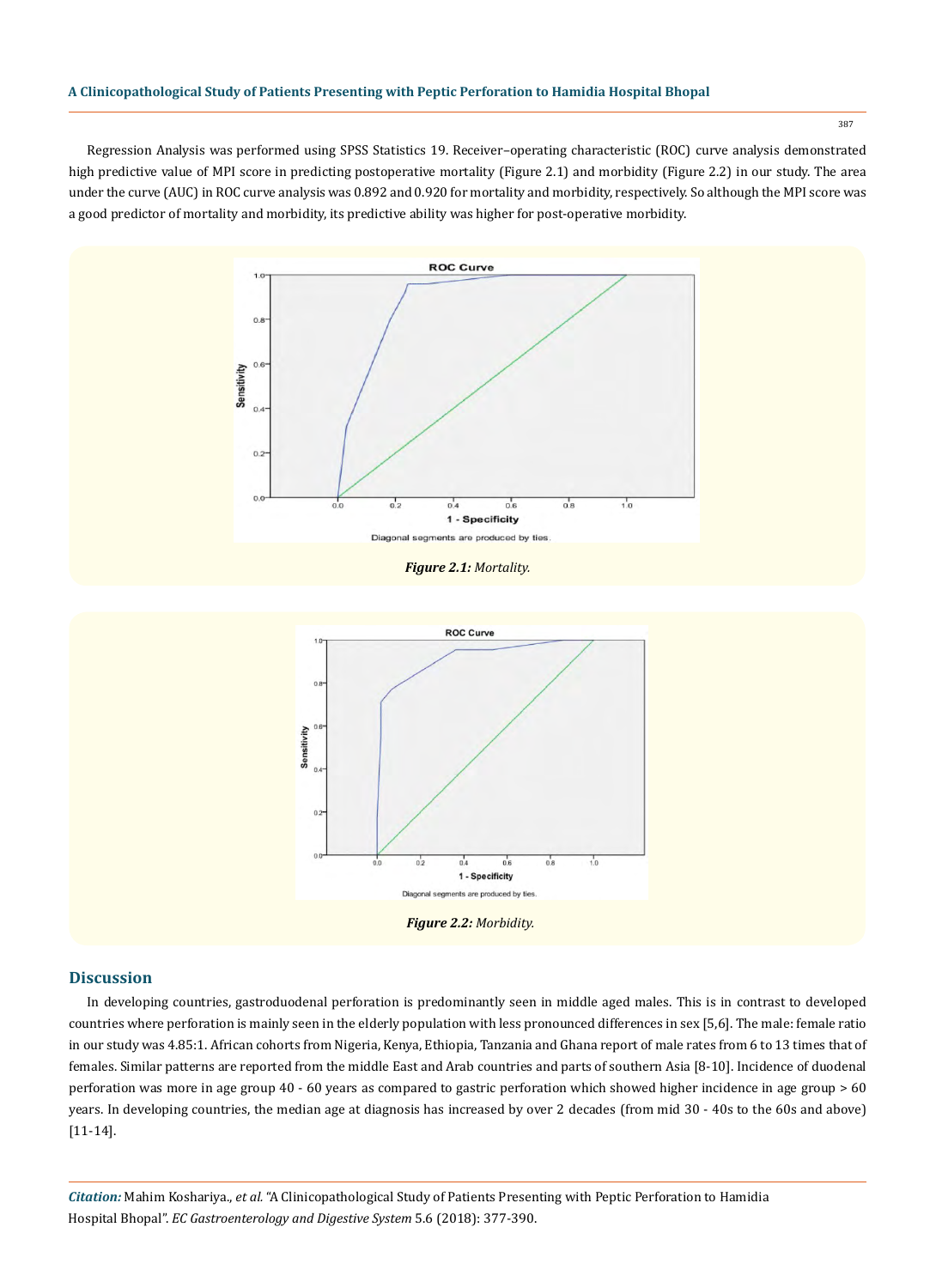As far as risk factors are concerned, alcohol intake, smoking, tobacco abuse and NSAIDs use emerged as important risk factors. Anderson., et al. in 107 patients of perforated peptic ulcer and 214 patients with bleeding ulcer showed that alcohol intake was more associated with bleeding ulcer rather than perforated ulcer [15]. A retrospective study by DS Collier., et al. on 269 patients showed elderly especially women were unduly susceptible to NSAID associated peptic ulcer perforation [16]. Another study by FH Smedley., et al. in 272 patients of gastroduodenal perforation confirmed the association of NSAID and complicated peptic ulcer in patients of over 65 years and highlighted the particular susceptibility of the gastric mucosa to their injurious effect [17].

Only 21 patients out of the total 124 patients presented to the emergency department within 24 hours. Average time lapse between onset of symptoms and presentation to tertiary centre was 2.5 days. Common symptoms at time of presentation were pain and abdominal distension. Only 39 patients had previous history of dyspeptic symptoms. Presence of co-morbidities was associated with poorer prognosis. Poorer outcomes were associated with the following derangements in the routine blood investigations-haemoglobin less than 9 gm%, total leucocyte count more than 11,000 cells per cu mm or less than 4500 cells per cu mm, deranged renal function tests and deranged serum electrolytes. Out of these parameters renal function was a major determinant in the outcome of the patients, which is also evident in the studies conducted by Testini M., *et al*. [18], Makela JT., *et al*. [3], Sillakivi T., *et al* [19].

Most common site of perforation was the pre-pyloric region followed by pyloric region. However, distinction between duodenal and gastric location can be difficult in the juxtapyloric region and in very inflamed and contaminated settings. Most patients underwent Modified Grahm's Patch repair. None of the patients underwent any definitive surgery for peptic ulcer signifying a declining trend towards definitive procedure and an increasing trend towards use of proton pump inhibitors and *H. pylori* therapy.

Amongst the total 124 patients, 77 patients reported complications. Pneumonia and other ling complications were seen in 37 patients (29.83%). Wound infection and/or dehiscence was seen in 43 patients (34.67%) most of which overlapped with lung complications. Complications were higher in older patients. out of the total 77 patients, maximum complications was seen in the age group 60 - 80 years (36 patients), followed by 40-60 years (30 patients), 20 - 40 years (8 patients) and > 80 (3 patients). However, considering total number of individuals in the particular age group, maximum complications were seen in patients above 80 years of age (75%) followed by 60 - 80 years (66.66%).

Malignancy was discovered only in 1 patients out of the total 119 biopsies. Gastric malignancy is rare in the Indian Sub-continent and only 5 - 10% of all gastric perforations are caused by gastric carcinoma [20,21].

64.74% patients with gastric perforation and 54.54% patients with duodenal perforation showed increased titres of *H. pylori* antibodies in their serum. All the patients were given *H. pylori* kit containing proton pump inhibitor and two antibiotics. Dogra B., *et al.* in a study on 50 patients with peptic perforation found prevalence of *H. pylori* infection to be 92%, whereas, Aman., *et al.* in their study, found the prevalence of 85.1% [22,23]. Metzger J., *et al.* studied 45 patients with acute perforation of a gastric or duodenal ulcer, and found the prevalence of *H. pylori* was 73.3%. In contrast with the literature, they found roughly the same incidence of *H. pylori* infection for both gastric and duodenal ulcers [24]. Another study by Mahim Koshariya., *et al.* on 70 patients with gastro-duodenal perforation showed that perforated gastroduodenal ulcer was associated with *H. pylori* infection as a strong etiological factor and *H. pylori* infection status should be assessed at the initial endoscopy or operation, regardless of concomitant NSAID intake. If *H. pylori* infection is found, an appropriate eradication therapy should be initiated as soon as possible, as not only it is beneficial for eradication of *H. pylori* but it is also valuable in prevention of ulcer [25].

Receiver–operating characteristic (ROC) curve analysis demonstrated high predictive value of Boey score and MPI in predicting postoperative mortality and morbidity. Although both Boey score and MPI index were good predictors of morbidity and mortality, Boey score was a better predictor for mortality and MPI score > 26 was a better predictor of morbidity. In another study by Gulzar JS., *et al*. on 50 patients, logistic regression coefficient of Boey's score revealed that the risk increases with Boey's score. The accuracy of Boey's score in predicting morbidity and mortality was shown in terms of AUC (95% CI) which was 0.887 (0.790 - 0.985) for morbidity and 0.849 (0.730- 0.968) for mortality [26]. Kusumoto yoshiko., *et al*. evaluated the reliability of the MPI in predicting the outcome of patients with peritonitis in 108 patients. A comparison of MPI and mortality showed patients with a MPI score of 26 or less to have mortality of 3.8%, whereas those with a score exceeding 26 had mortality of 41.0% [27].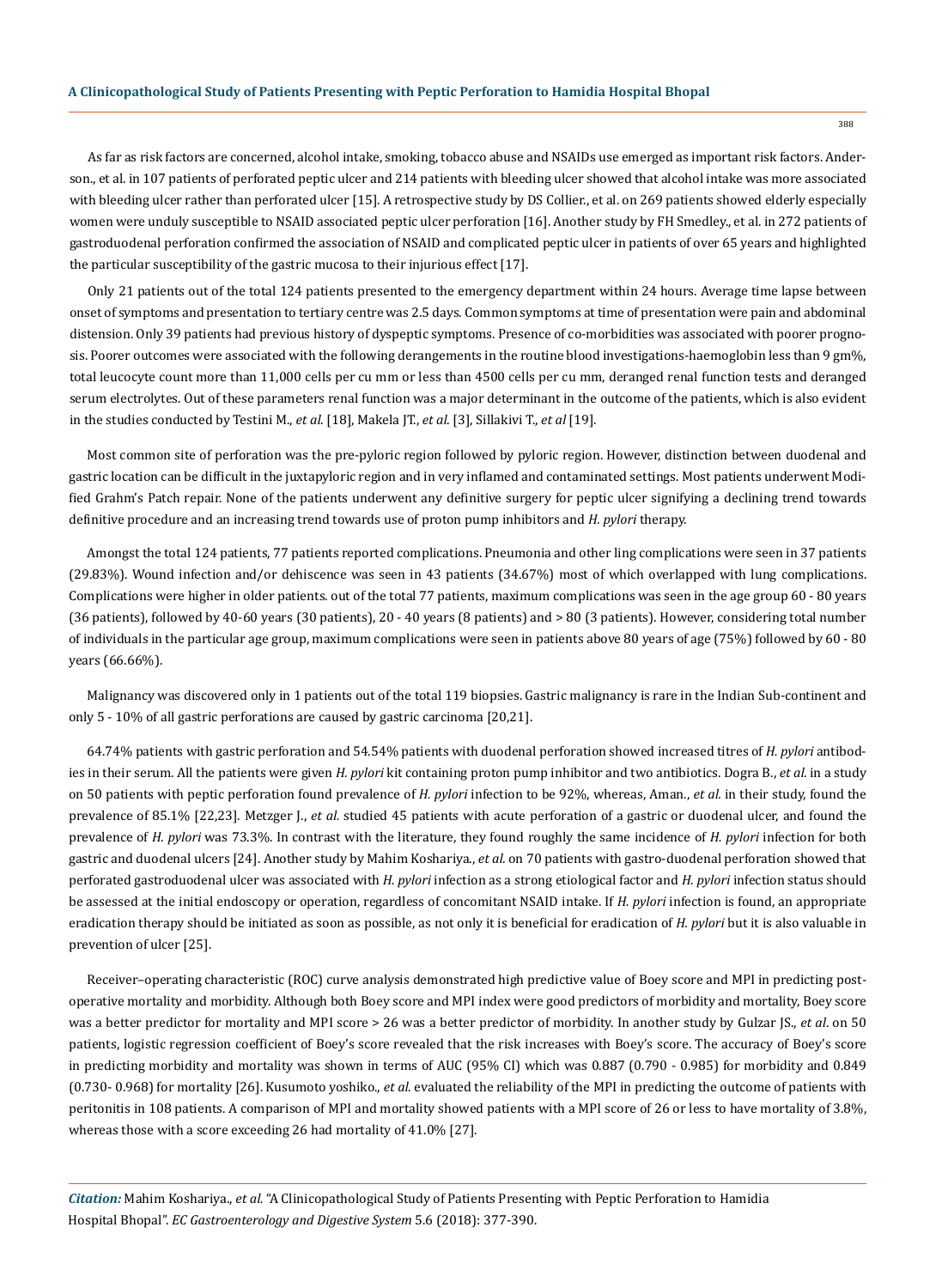# **Conclusion**

Although the incidence of peptic ulcer disease had reduced significantly over the past decade, the incidence of perforated peptic ulcer remains fairly constant and carries a high mortality. The classic triad of sudden onset of pain, tachycardia and abdominal rigidity is hallmark of perforated ulcer. Erect chest radiograph may not establish a diagnosis and a high index of suspicion is essential. Early diagnosis, prompt resuscitation, timely referral and an urgent surgical intervention are essential to improve outcomes. The risk of complications increases with age and other co-morbidities, thus special consideration and efforts should be made to treat the elderly patient to prevent morbidity and mortality. Although various scoring systems are used to prognosticate the outcome in peptic ulcer perforation patients, Boey Score can be used as good predictor in terms of post-operative mortality and Mannheim Peritonitis Index can predict the outcome in terms of post-operative morbidity.

# **Bibliography**

- 1. Zelickson MS., *et al*[. "Helicobacter pylori is not the predominant etiology for peptic ulcers requiring operation".](https://www.ncbi.nlm.nih.gov/pubmed/21944523) *American Surgeon* [77.8 \(2011\): 1054-1060.](https://www.ncbi.nlm.nih.gov/pubmed/21944523)
- 2. [Bertleff MJ and Lange JF. "Perforated peptic ulcer disease: a review of history and treatment".](https://www.ncbi.nlm.nih.gov/pubmed/20571260) *Digestive Surgery* 27.3 (2010): 161-169.
- 3. Makela JT., *et al*[. "Factors that predict morbidity and mortality in patients with perforated peptic ulcers".](https://www.ncbi.nlm.nih.gov/pubmed/12549682) *European Journal of Surgery*  [168.8-9 \(2002\): 446-451.](https://www.ncbi.nlm.nih.gov/pubmed/12549682)
- 4. [Kudva MV and Thein-Htut T. "Profile of peptic ulcer disease in Malaysia".](https://www.ncbi.nlm.nih.gov/pubmed/3252461) *Singapore Medical Journal* 29.6 (1988): 544-547.
- 5. [Hill AG. "The management of perforated peptic ulcer in a resource poor environment".](https://www.ncbi.nlm.nih.gov/pubmed/11957256) *East African Medical Journal* 78.7 (2001): [346-348.](https://www.ncbi.nlm.nih.gov/pubmed/11957256)
- 6. Ersumo TW., *et al*[. "Perforated peptic ulcer in Tikur Abessa hospital: a review of 74 cases".](https://www.ncbi.nlm.nih.gov/pubmed/16370524) *Ethiopian Medical Journal* 43.1 (2005): [9-13.](https://www.ncbi.nlm.nih.gov/pubmed/16370524)
- 7. [Windsor JA and Hill AG. "The management of perforated peptic ulcer".](https://www.ncbi.nlm.nih.gov/pubmed/7885645) *New Zealand Medical Journal* 108.994(1995): 47-48.
- 8. Etonyeaku AC., *et al*[. "A review of the management of perforated duodenal ulcers at a tertiary hospital in south western Nigeria".](https://www.ncbi.nlm.nih.gov/pubmed/24940311)  *[African Health Sciences](https://www.ncbi.nlm.nih.gov/pubmed/24940311)* 13.4 (2013): 907-913.
- 9. [Ohene-Yeboah M and Togbe B. "Perforated gastric and duodenal ulcers in an urban African population". West](https://www.ncbi.nlm.nih.gov/pubmed/17191420) *African Journal of Medicine* [25.3 \(2006\): 205-211.](https://www.ncbi.nlm.nih.gov/pubmed/17191420)
- 10. Arveen S., *et al*[. "Perforated peptic ulcer in South India: an institutional perspective".](https://www.ncbi.nlm.nih.gov/pubmed/19513785) *World Journal of Surgery* 33.8 (2009): 1600- [1604.](https://www.ncbi.nlm.nih.gov/pubmed/19513785)
- 11. Kang JY., *et al*[. "Recent trends in hospital admissions and mortality rates for peptic ulcer in Scotland 1982-2002".](https://www.ncbi.nlm.nih.gov/pubmed/16803604) *Alimentary Pharma[cology and Therapeutics](https://www.ncbi.nlm.nih.gov/pubmed/16803604)* 24.1 (2006): 65-79.
- 12. Lassen A., *et al*[. "Complicated and uncomplicated peptic ulcers in a Danish county 1993-2002: a population-based cohort study".](https://www.ncbi.nlm.nih.gov/pubmed/16573778)  *[American Journal of Gastroenterology](https://www.ncbi.nlm.nih.gov/pubmed/16573778)* 101.5 (2006): 945-953.
- 13. Thorsen K., *et al*[. "Epidemiology of perforated peptic ulcer: age- and gender-adjusted analysis of incidence and mortality".](https://www.ncbi.nlm.nih.gov/pubmed/23372356) *World [Journal of Gastroenterology](https://www.ncbi.nlm.nih.gov/pubmed/23372356)* 19.3 (2013): 347-354.
- 14. Wysocki A., *et al*[. "Changes in the localization of perforated peptic ulcer and its relation to gender and age of the patients throughout](https://www.ncbi.nlm.nih.gov/pubmed/21267567)  the last 45 years". *[World Journal of Surgery](https://www.ncbi.nlm.nih.gov/pubmed/21267567)* 35.4 (2011): 811-816.

*Citation:* Mahim Koshariya., *et al.* "A Clinicopathological Study of Patients Presenting with Peptic Perforation to Hamidia Hospital Bhopal". *EC Gastroenterology and Digestive System* 5.6 (2018): 377-390.